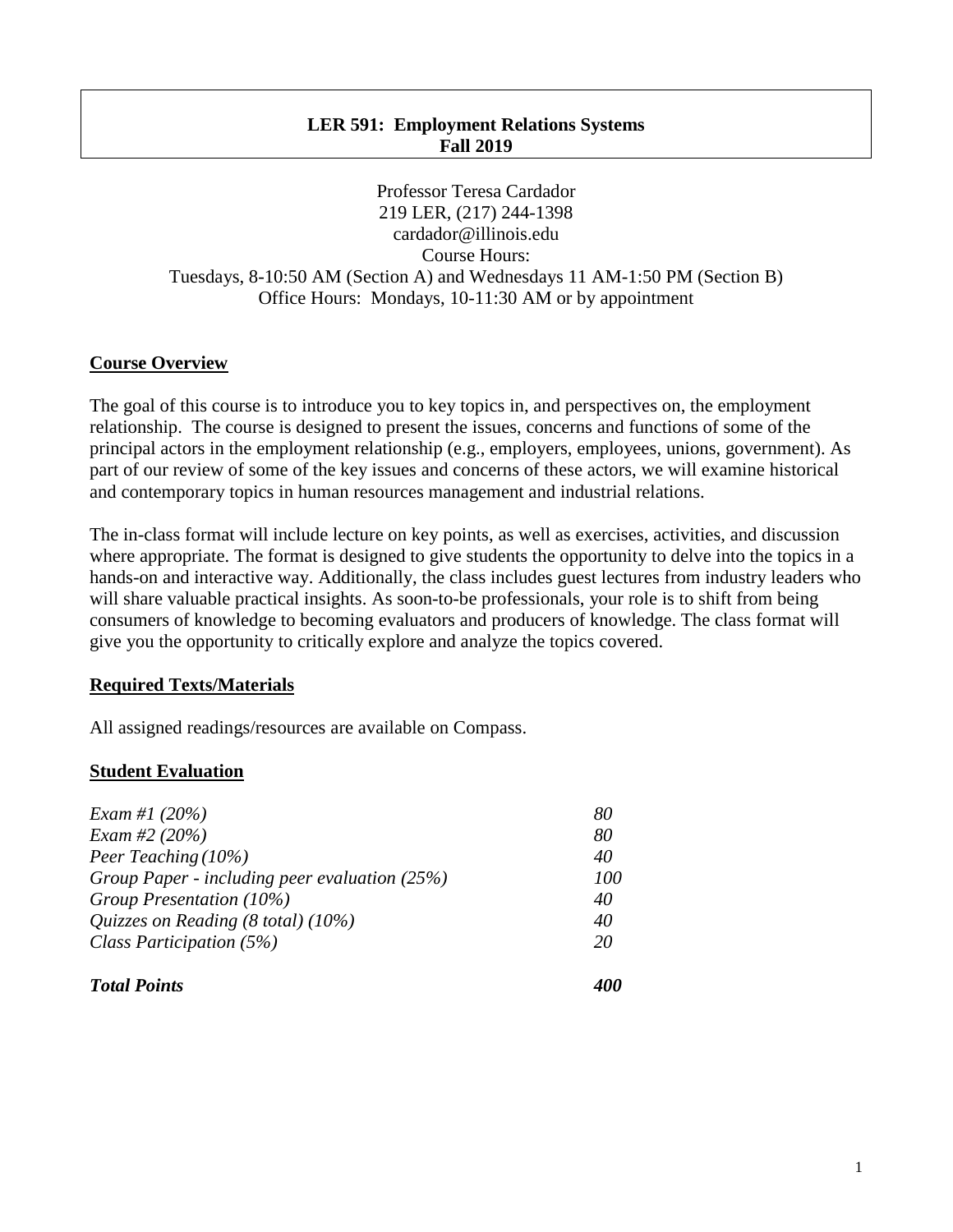# **Description of Course Requirements**

- *1. Exams.* There will be 2 in-class, non-cumulative exams, each worth 80 points. Exam questions will be derived from class discussion and course readings. In total, the two exams represent 40% of your course grade. The exams will be closed book and comprised of essay, short answer, and multiple choice questions.
- *2. Peer Teaching.* Students will take responsibility for presenting "HR/IR in the News" and facilitating discussion for their assigned week. Students will present in assigned groups of 4-5 (see the last page of the syllabus). In brief, student groups will be asked to: (1) Present an HR/IR topic or situation that is in the news and/or a "hot topic"; (2) analyze the topic/situation, placing particular emphasis on explaining what it means for HR/IR, employees and organizations, and why it matters; and (3) stimulate class discussion by posing a question for class discussion. The topic presentation should be 10 minutes long, and the facilitation of discussion should be 5 minutes long. We will discuss specific instructions for peer teaching in class. **Please note that there are NO MAKE-UPS for peer teaching. Please let me know by September 3rd/4th if your assigned date does not work for you. After September 3rd/4th no changes to the schedule will be made.**
- *3. Group "Consulting" Project - Paper and Presentation***.** For this project, you will work outside of class in "semi-assigned" (I will explain!) teams of 3-4 students. The *Group Consulting Project paper* is due in class on the final day of class – **December 10th/11th .**

For this project, your group will access an organization (or a department/subunit within a larger organization) to identify an HR/IR challenge that the organization is facing and make informed recommendations for how they might effectively address the challenge. You are required to interview at least three (3) organizational members to conduct your assessment. You might also supplement your interview information with short surveys and/or archival materials (reports, website, media coverage, etc.) that describe the organization.

Key Paper Components

- 1. Introduction: Describe the organization and introduce your focal topic (i.e., the HR/IR challenge you are helping the organization address (make sure to explain the business problem are you trying to solve and why is it important to solve this problem – (no more than 1 page)
- 2. Method: Describe how you conducted your assessment (e.g., who you interviewed, how you structured your interviews, etc.) (no more than 1 page)
- 3. Findings: Describe what you found through your assessment i.e., describe the main HR/IR challenges (no more than 2-3) that you identified through your interviews (2 pages)
- 4. Recommendations: Make recommendations for addressing the HR/IR challenge(s) you identified – tie your recommendations to the topics, theories and best practices discussed in the course (2-3 pages)
- 5. Implementation Considerations: Describe two considerations for implementation of your recommendations – i.e., what challenges should the organization anticipate as they implement your recommenations (1 page)
- 6. Conclusion (no more than a  $\frac{1}{2}$  page)

# *Paper*

Each group will turn in one paper. Papers should be no more than *8 pages in length, double spaced, 1-inch margins, 12-point times roman font*. Papers will be evaluated based on how well the key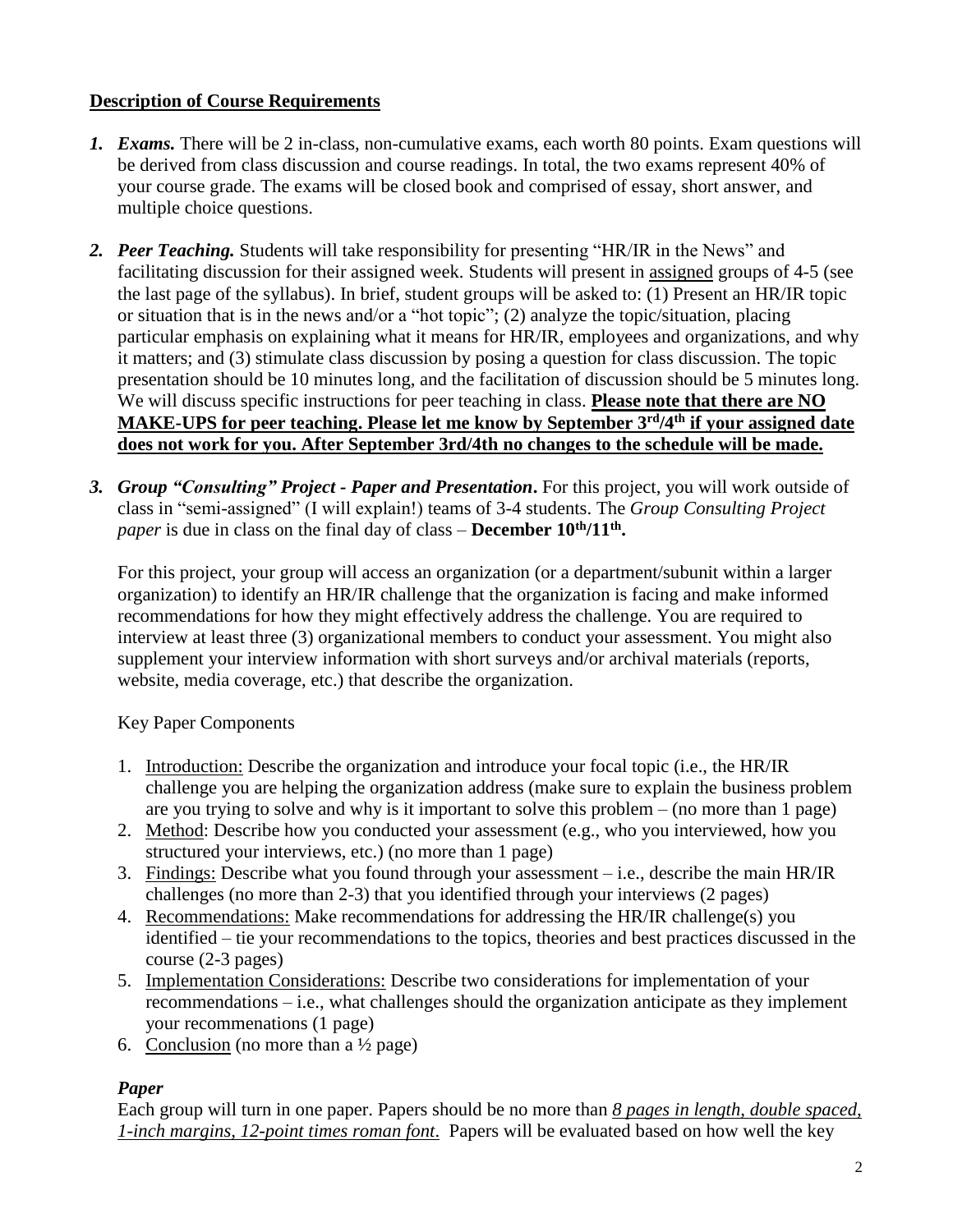paper components are addressed. A hard copy of the paper should be handed in at the start of class on December 10<sup>th</sup>/11<sup>th</sup>. To ensure fairness to all team members, each person will be asked to complete and turn in a "peer evaluation" of their teammates. The paper and peer evaluation are worth 25% of your grade (paper=20%, peer evaluation=5%).

# *Paper Presentation*

The presentation will be done with your group. Each group will have approximately 12-15 minutes with time for questions *(please note: the exact presentation time will be announced once groups are formed, as it will depend on the number of groups presenting)*. Students are expected to prepare for the presentation as if they are preparing to present to an HR/IR manager, vice-president, or other key stakeholder. Professionalism is expected (dress, preparation, etc.). The format should follow that of the paper. The presentation is worth 10% of your grade.

- *4. Quizzes over Reading.* There will be 9 in class quizzes which will cover content from the readings for that week. The quizzes will be given at the start of class and take place on class days noted on the syllabus. The quizzes will be comprised of multiple-choice and true-false questions and each quiz will be worth 5 points. Though you will take 9 quizzes, your grade will be based on your best 8 quiz scores. **That is, you are allowed to drop your lowest quiz score. There is no make-up for quizzes, so if you miss a quiz, this will count as a dropped quiz score.** The quizzes over reading are worth 10% of your grade.
- *5. Class Participation.* Your participation is critical to our collective learning, thus you will earn points from your participation in class discussion. Read your assignments and come to class prepared to think, discuss, and share.

I expect students to come to class, and back from breaks *on time* and prepared to take part. Quality of participation is more important than quantity. You are always welcome to ask me how you're doing on this dimension. Because you cannot participate in class exercises and activities if you do not attend, class attendance is important for your participation grade. All students are allowed one absence "no questions asked" – beyond that I will excuse an absence only in case of a documented emergency. Please email me ahead of time if you plan to miss class. In total, class participation is worth 5% of your grade.

# **Other Important Issues**

# *Course is Unplugged*

Though it is difficult to separate ourselves from our technology at times, students will be expected to stay off their computers and phones during class time.

# *Academic Integrity*

I expect all members of this class to abide by the University's standards for academic integrity. Violations of this code, in the form of plagiarism, cheating on quizzes/exams, and the like, will be penalized according to the steps outlined in the UIUC Code of Policies and Regulations. If you are caught cheating (this includes signing in others who are not in attendance, or being signed in by others), all parties involved will receive a zero on the assignment, and may be subject to further penalty according to University policy. Violations are relatively easy to spot. Don't risk it…it's not worth it.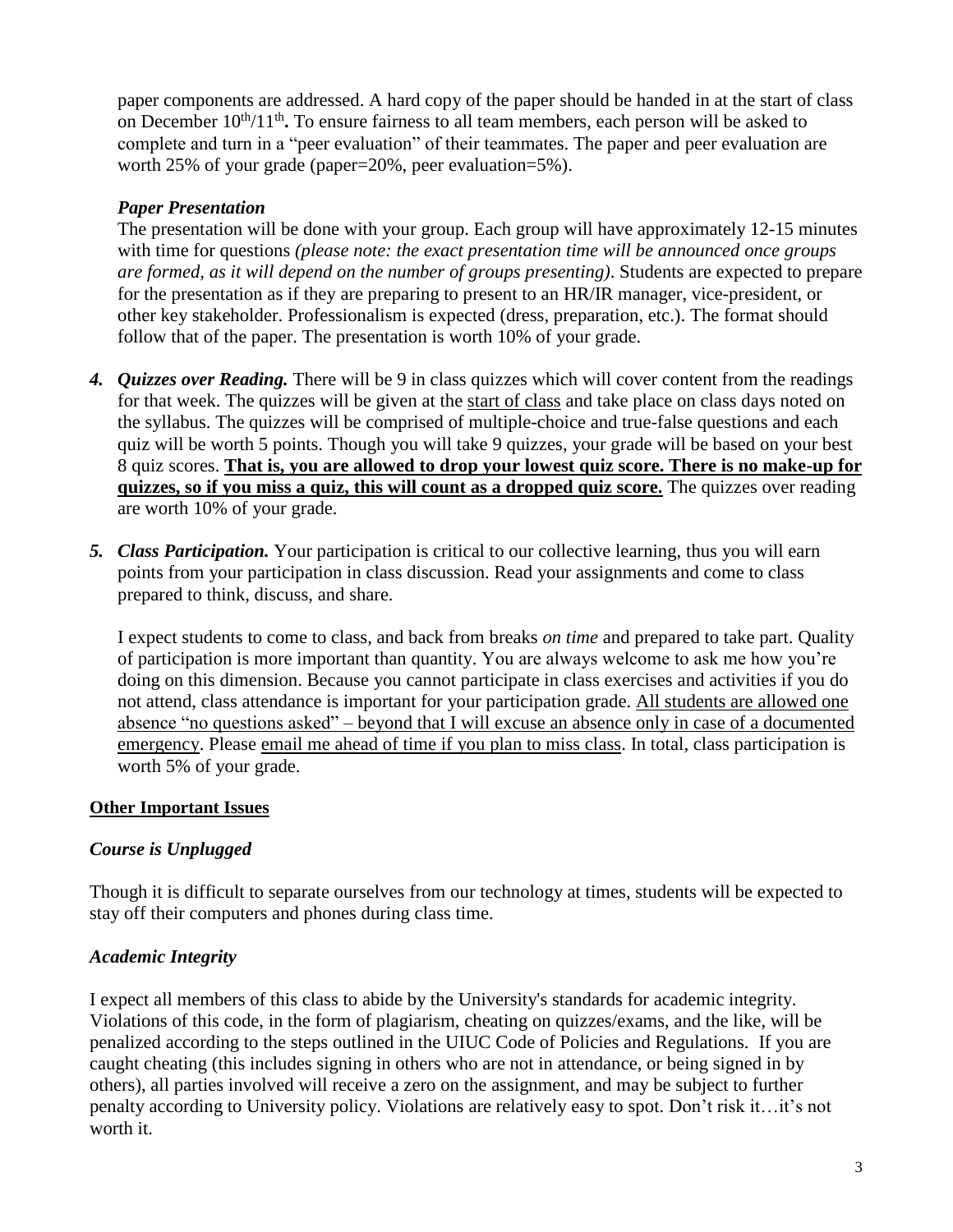#### *Course Committee*

I welcome ongoing feedback from students throughout the course, but I recognize that it can sometimes be difficult for students to share feedback during the semester. To try to address this, I will appoint a "course committee". The committee will be responsible for collecting any feedback from their peers throughout the semester, and passing it on to me (anonymously, of course). You can talk to members of the committee at any time about your concerns. Additionally, I will allow class time midway through the semester for the committee to receive comments from the class.

Of course, you are always welcome to email me [\(cardador@illinois.edu\)](mailto:cardador@illinois.edu), or come by my office, with questions or concerns about how the course is going. Also, if you require accommodation for a disability, please email me ASAP to set up an appointment to discuss your needs.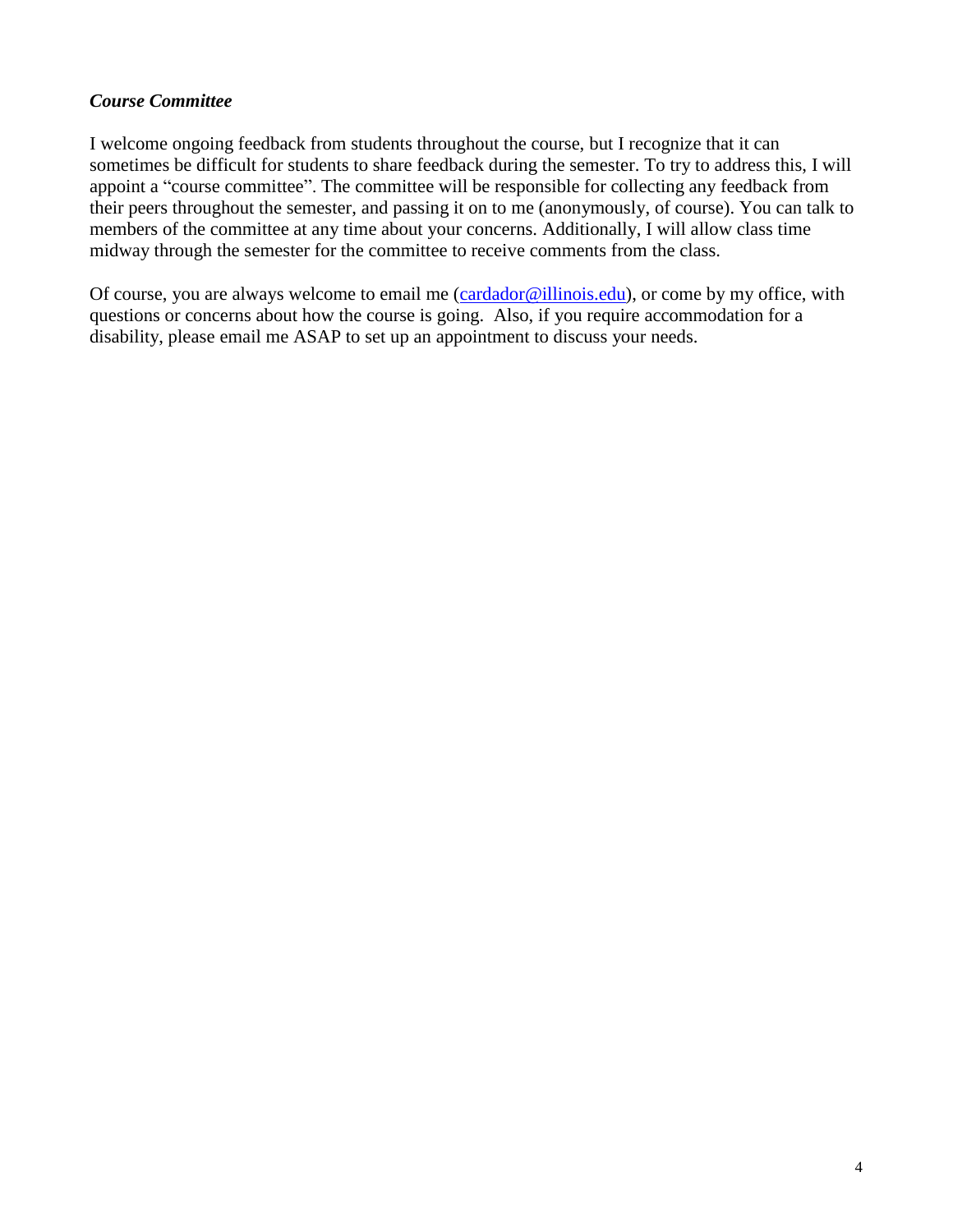# **INTRODUCTION**

#### *August 27/28:* **Course Overview & Introduction**

Reading: Syllabus

# *September 3/4:* **Understanding Perspectives on the Employment Relationship (QUIZ 1)**

**Theoretical Implications:** Understanding your field **Practical Implications:** Understanding your field!

Reading:

- $\bullet$  Budd, J.W. (4<sup>th</sup> Edition) Labor Relations: Striking a Balance.
	- o Ch. 1: Contemporary Labor Relations: Objectives, Practices and Challenges
	- o Ch. 2: Labor Unions: Good or Bad?

# **PART I: THE BROADER EMPLPOYMENT RELATIONSHIP CONTEXT**

#### *September 10/11***: Day in the Life of an HR Professional (Guest Speaker: Sam Dwinnell, Texaas Instruments) / A Brief History of Unions in the US (Guest Speaker: Yun-Kyoung "Gail" Kim, LER Doctoral Candidate) (QUIZ 2)**

Reading:

- Spotlight: HR Goes Agile article series (2018). *Harvard Business Review.*
- Guenole, N. and Feinzig, S. (2018). The Business Case for AI in HR. *IBM Smarter Workforce Institute.*

#### *September 17/18:* **Managing Organizational Design and Change (Guest Speakers: Joe Wollan and Ashley Donlon, Polaris** *(QUIZ 3 and* **Peer Teaching Group #1)**

Reading:

- Gailbrath, J.R. (2011). The Star Model. Gailbrath Management Consultants.
- Case materials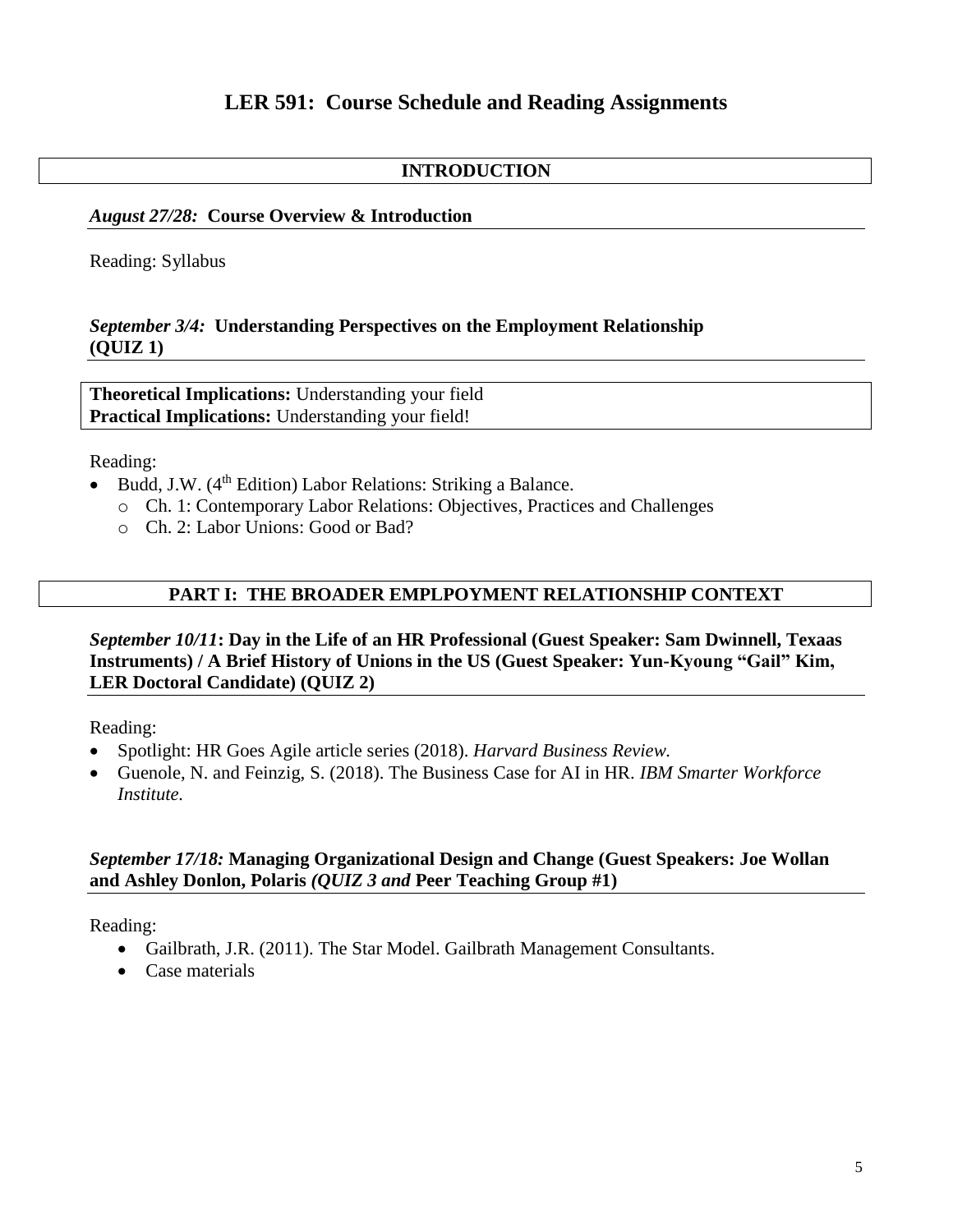Reading:

- Kochan, T.A., Katz, H.C, & McKersie, R.B. (1994). *Transformation of American Industrial Relations*.
	- o Ch. 2: Historical Evolution of the US Collective Bargaining System, 21-46.
	- o Ch. 3: The Emergence of the Non-Union Industrial Relations System, 47-80.

#### *October 1/2:* **Working with Organized Labor (QUIZ 5 and Peer Teaching Group #3)**

Reading:

 Gomez-Mejia, L.R., Balkin, D.B., & Cardy, R.L. (2010). Ch. 15: Working with Organized Labor. In *Managing Human Resources* (6<sup>th</sup> edition)

# *October 8/9:* **\*\*\* EXAM #1 \*\*\***

\*please note: students are responsible for guest speaker content and readings

# *October 15/16:* **Supporting the Business: The Role of the HR Business Parter – Guest Speaker: Al Barardi, McCarthy Holdings, Inc. (QUIZ 6 and Peer Teaching Group #4)**

Reading/Resources:

- "Trouble in Texas" Case Materials
- Cappelli, P. (2015). Why We Love to Hate HR…and What HR Can Do About It. *Harvard Business Review.*
- Vosburgh, R.M. (2007. The Evoluation of HR: Developing HR as an Internal Organizational Consultant*. People and Strategy.*

# *October 22/23:* **Complying with Government Regulation (QUIZ 7 and Peer Teaching Group #5)**

Reading:

 Gomez-Mejia, L.R., Balkin, D.B., & Cardy, R.L. (2010) -- Ch. 3: Understanding Equal Opportunity and the Legal Environment. In *Managing Human Resources*.

# *October 29/30: NON-OPTIONAL* **Course Feedback and Project Consultation (Peer Teaching Group #6)**

- 591 Course Committee will receive comments from the class
- In-Class Project Team Discussion and Consultation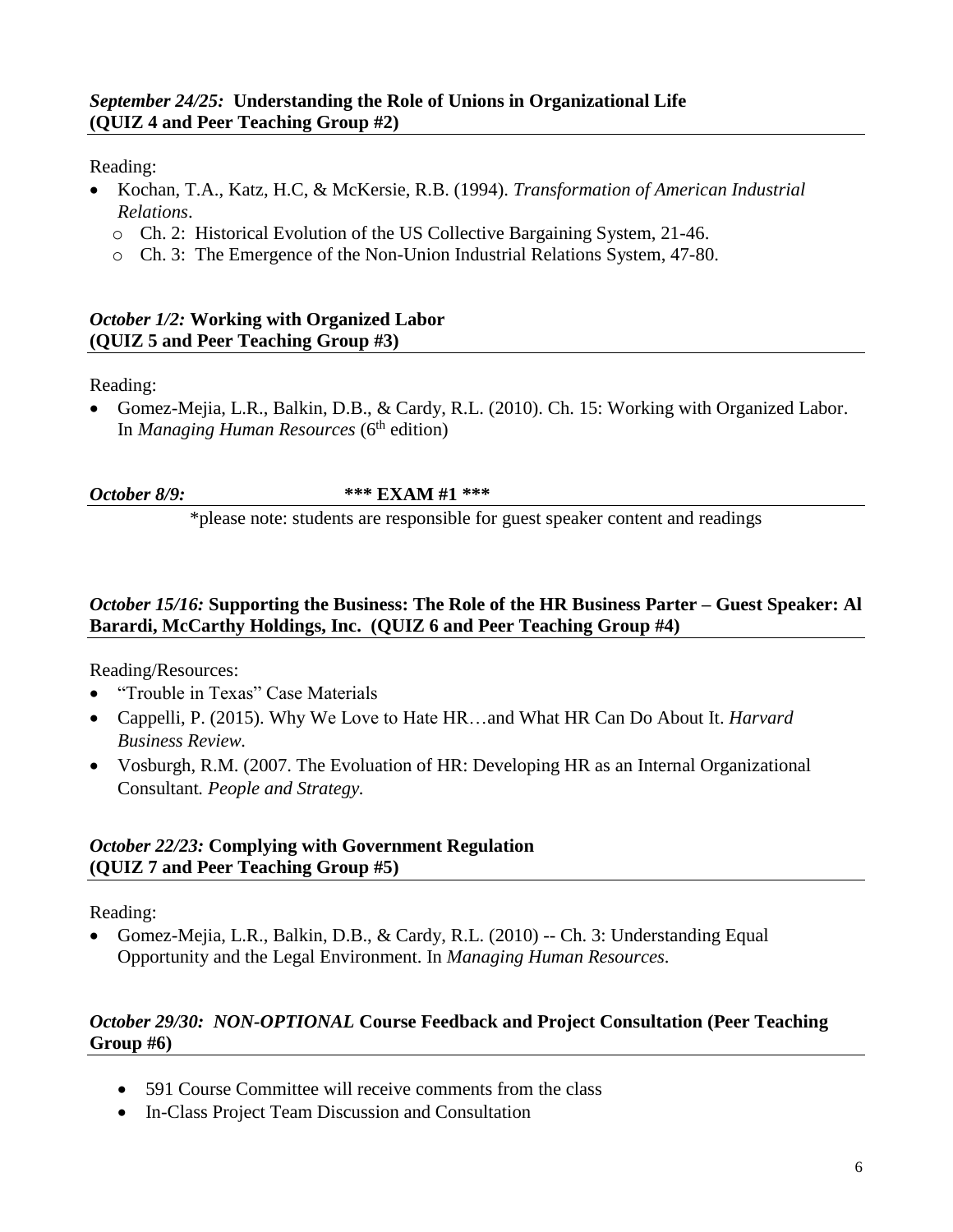# **PART II: ALIGNING INDIVIDUALS WITH ORGANIZATIONS – select topics**

# *November 5/6:* **Motivating Employees (QUIZ 8 and Peer Teaching Group #7)**

Reading:

• Robbins, S.P. & Coulter, M. (2012), *Management* (11<sup>th</sup> edition). Ch. 16: Motivating Employees, 428-455*.* 

# *November 12/13***: Managing Work-Life Balance Tensions (QUIZ 9 and Peer Teaching Group #8)**

Reading/Resources:

- Thebaud, S. & Halcomb, L. (2019). One Step Forward? Advances and Setbacks on the Path Toward Gender Equality in Families and Work. *Sociology Compass*.
- Working fathers need balance too. *Harvard Business Review podcast*. <https://hbr.org/ideacast/2013/08/working-fathers-need-balance-t>
- Why we pretend to be workaholics. *Harvard Business Review podcast.*  <https://hbr.org/ideacast/2015/05/why-we-pretend-to-be-workaholics.html>

*November 19/20:* **\*\*\* EXAM #2 \*\*\***

\*please note: students are responsible for guest speaker content and readings

# *November 26/27:* **NO CLASS – THANKSGIVING HOLIDAY**

# **PROJECT CONSULTATION & PRESENTATIONS**

*December 3/4:* **Project Consultation**

*December 10/11:* **Presentations and \*\*\* GROUP PAPERS DUE \*\*\***